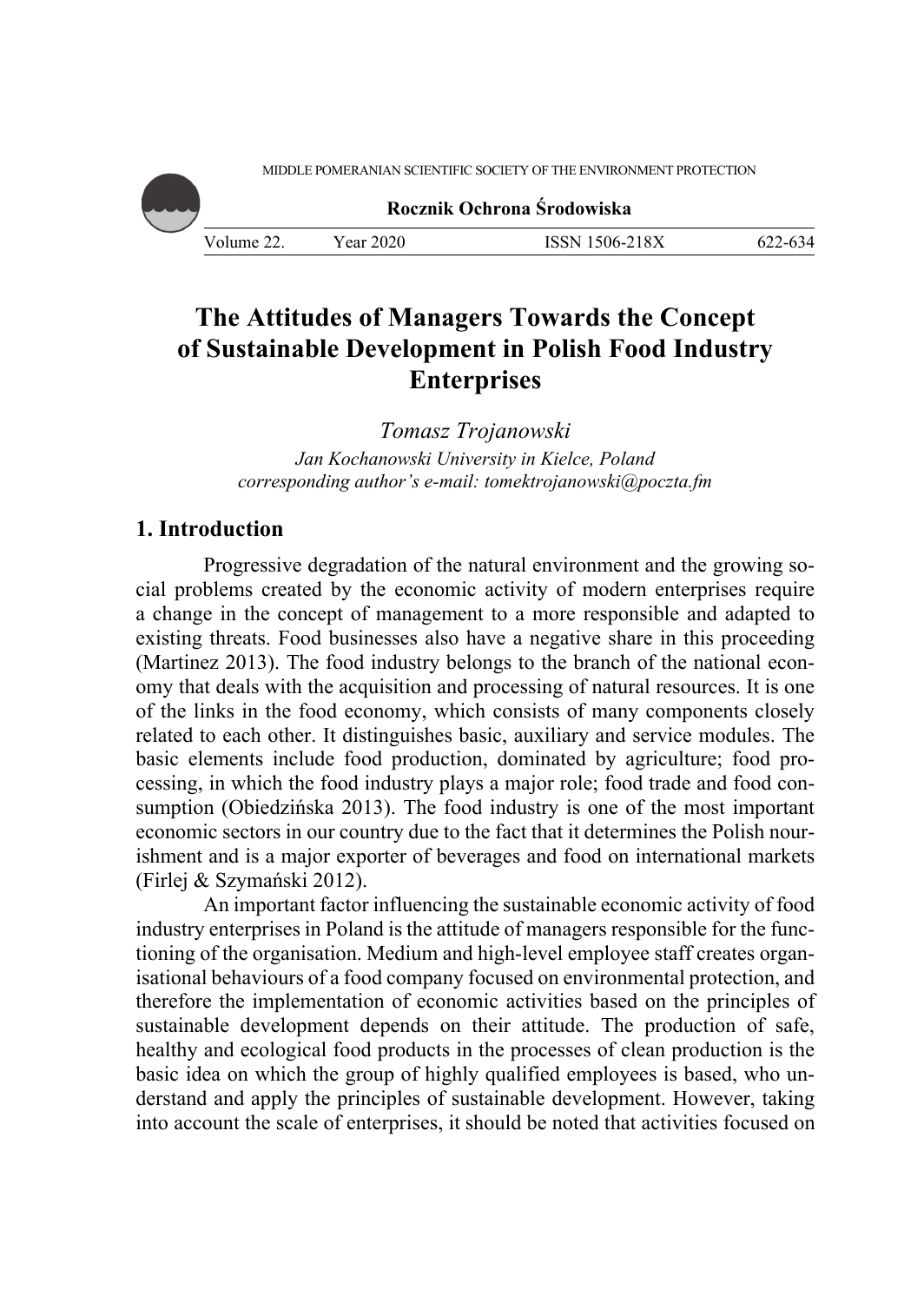sustainable management are characteristic for large enterprises than those from the SME group (Trojanowski 2020).

The implementation of sustainable business is not only about seeking to maximize the profits of a food company, but also depends on environmental and social aspects (Kasperska 2015). Production companies, including those from the food sector, need legitimacy and acceptance of their business on the part of clients, employees, contractors, suppliers as well as social and governmental organisations. The perceived pressure from market participants significantly affects the change of attitudes among managers, which translates into more sustainable activities in the sphere of management, production, work organisation and marketing.

The purpose of the article is to define the attitudes of management staff towards the concept of sustainable development, while striving to achieve financial results in the business operations of food industry enterprises.

### **2. Theoretical background**

Excessive exploitation of natural resources, consumption of fuels, energy and water, generation of more waste and harmful substances along with the progressive increase in the number of the world's population – contribute to irreversible degradation of the natural environment and deterioration of the quality of life of societies (Govindan 2018). Degradation of the natural environment negatively affects the health condition of modern societies, and also reduces the chances of future generations development.

To meet the emerging problems, more attention should be paid to the attitudes and behaviour of managers responsible for the business operations of food companies. High-level employee staff making strategic decisions in an enterprise should be aware of the importance of matching management functions to the requirements of sustainable development ideas. The way and degree of implementation of sustainable production management will have a significant impact on the functioning and success of the company on the market in the changing economic environment of the organisation (Fjeldstad, Snow, 2018). Creating highlevel pro-environmental behaviours and practices in the company, based on the concept of sustainable development, will certainly positively influence the behaviour of other employees at lower positions (Ottman 2013, Pape et al. 2011).

Managers responsible for activities leading to the achievement of the company's financial goals are facing a difficult task. This difficulty lies in balancing between the economic goals of the company and social and environmental goals. The triad of goals presented in literature as a triple bottom line (Emery 2012, Glavas & Mish 2015, Muñoz-Pascual, Curado, Jesús & Galende 2019) is not a universally dominant business model in manufacturing enterprises due to the need to maintain a balance between the three indicated areas (Hall & Wagner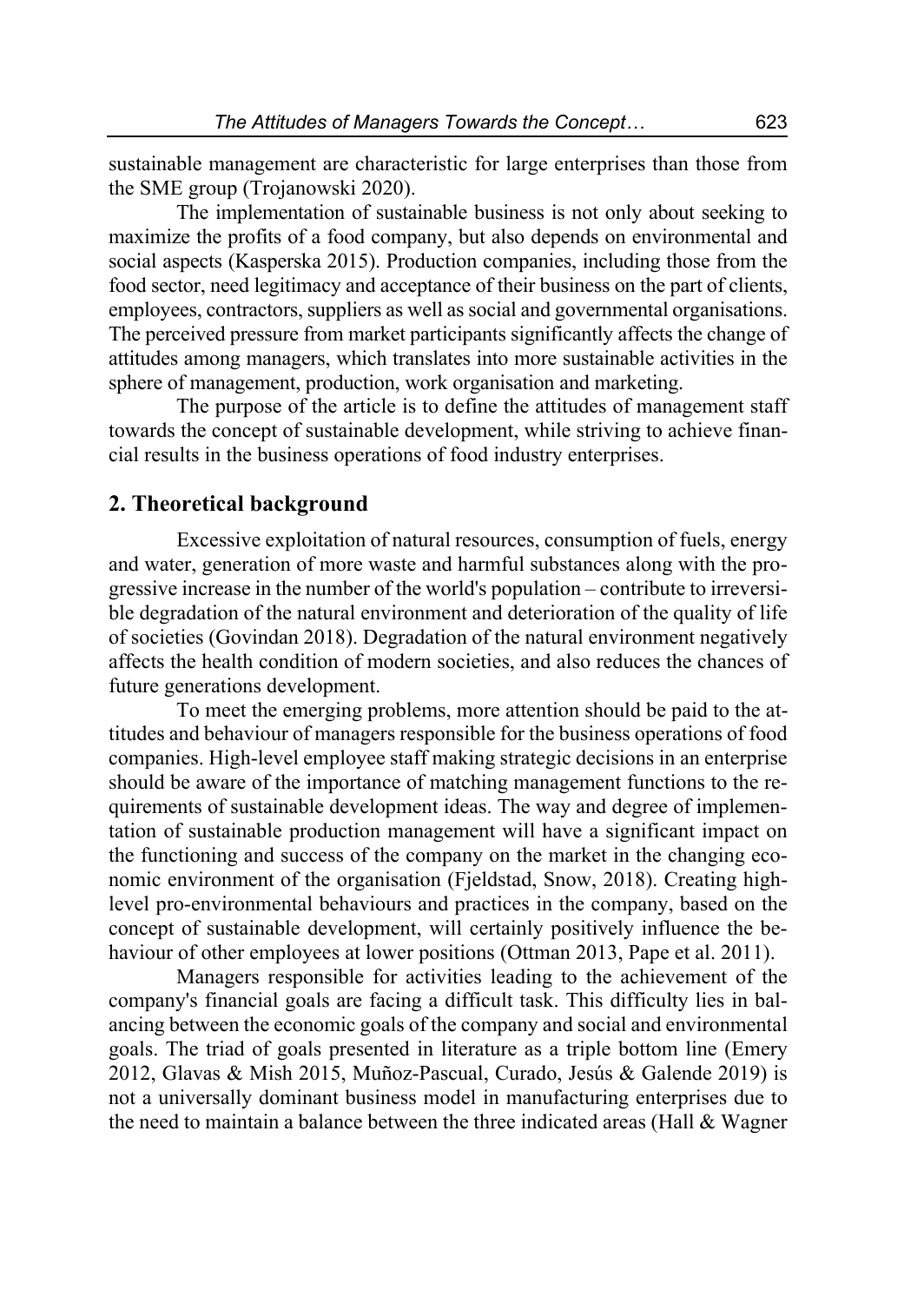2012, Schaltegger, Hansen & Lüdeke-Freund 2016). Striving to maximize profits from the sale of food products, increasing market share by food enterprises and acquiring an ever larger group of customers allow us to guess that financial goals become superior to social and environmental goals. That is why it is so important to balance production, organisational, marketing and sales activities. The economic development of food enterprises should also guarantee the improvement of other elements of social well-being, including the necessary structural changes in the economy and society (Klonowska-Matynia & Radlińska 2018).

The food industry companies must constantly provide customers with consistent values and benefits. This is connected with continuous improvement of the product offer, so that it is attractive and strengthens customers in the belief that the products they purchase are manufactured in a sense of responsibility for the natural environment and are not the cause of social problems (Reisch, Eberle & Lorek 2013, Lang & Heasman 2016, Becot, Conner, Nelson, Buckwalter, & Erickson 2014). In addition, food product manufacturers are subject to constant pressure from consumers. The prevailing consumerism mainly in the rich countries of Western Europe, North America and some Asian countries, as well as in Poland, forces food producers to increase the supply of food products to these markets, which contributes to an even greater exploitation of the Earth's natural resources and degradation of the natural environment (Pereira & Chatzidakis 2012).

## **3. Research methods**

The research conducted among staff employed in food industry enterprises concerned the attitudes of managers and non-managerial staff in relation to sustainable development. The research used the CATI (Computer Assisted Telephone Interview) interview method. This type of method allows conducting large-scale tests in a short time and relatively low costs. In addition to the CATI method, the study also used the CAWI (Computer Assisted Web Interview) method, in which the respondent was asked to complete the research questionnaire in an electronic form in the web application. The CAWI method, as in the case of the previous method, also allows tests to be carried out on very large samples, in a short time and with low testing costs.

In order to increase the credibility of the obtained research results, the author of this study also decided to use an additional, third research method, which was a direct interview. The advantage of the interview method is its high reliability, guaranteed by the ability to ask questions directly related to the phenomena studied. The research carried out by means of the interview method consisted of asking unified and the same worded questions and circling the answers in the same order in which the questions were asked. The advantage of this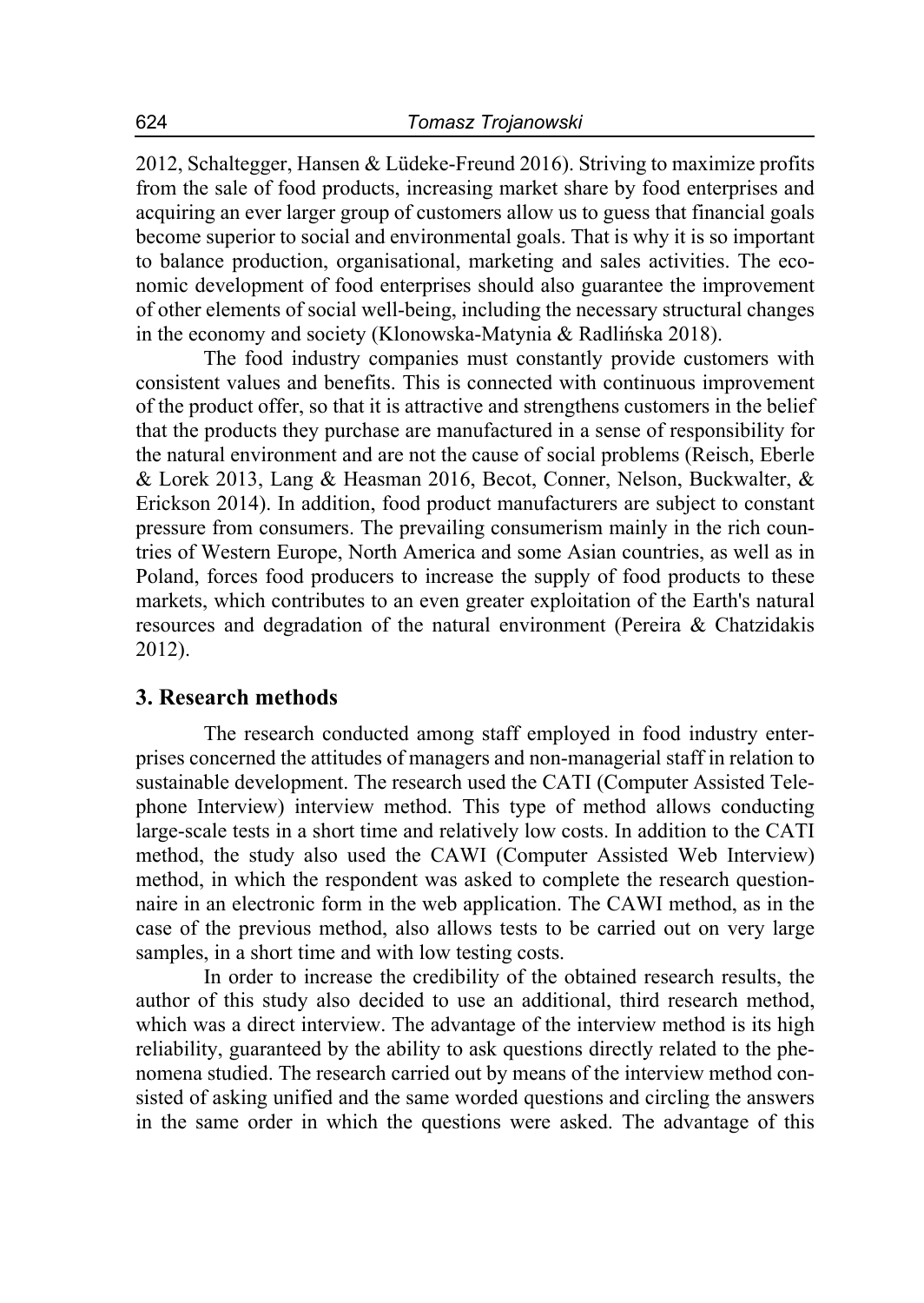research method was the direct contact with the respondents, which enabled them to deepen specific thematic issues, and also gave the respondent the opportunity to develop and justify statements. The interview was conducted in places where the surveyed food industry enterprises have their headquarters in the Silesian, Masovian and Lesser Poland voivodeships. The respondents were employed in the surveyed enterprises in managerial and non-managerial positions. The general purpose of the methods used was to learn the facts and capture as much detail as possible in relation to the questions raised.

In the case of a large population, it is often necessary to conduct representative research that focuses on some part of the population. Conducting representative research requires specifying the method of selecting the research sample. One way is to define the sample according to *any rules, adopted according to the beliefs of the researcher*, the other way is to select the sample based on *the probability theory*. The first approach distinguishes a deliberate sample selection and a quantitative selection, while in the case of sample selection based on the probability calculus, random, stratified, proportional and multi-layered sample selection is distinguished (Sztumski 2005).

In the conducted research, stratified sampling was used assuming the error level  $d = 0.05$  for the sample size of  $n = 74$  enterprises. The stratified selection consists in the division of the studied population into subsets that can be distinguished within it, while ensuring that no element of the population is included in more than one subset at the same time. The distinguished subsets are treated as layers, each of which is separately selected from a random sample. The sample size that is selected from each layer may be equal to or proportional to its size (Sztumski 2005, Frankfort-Nachmias, & Nachmias 2001, Stachak 2006). 74 employees employed in managerial and non-managerial positions in food enterprises in Poland took part in the study. The characteristics of the group of respondents is presented in Figure 1.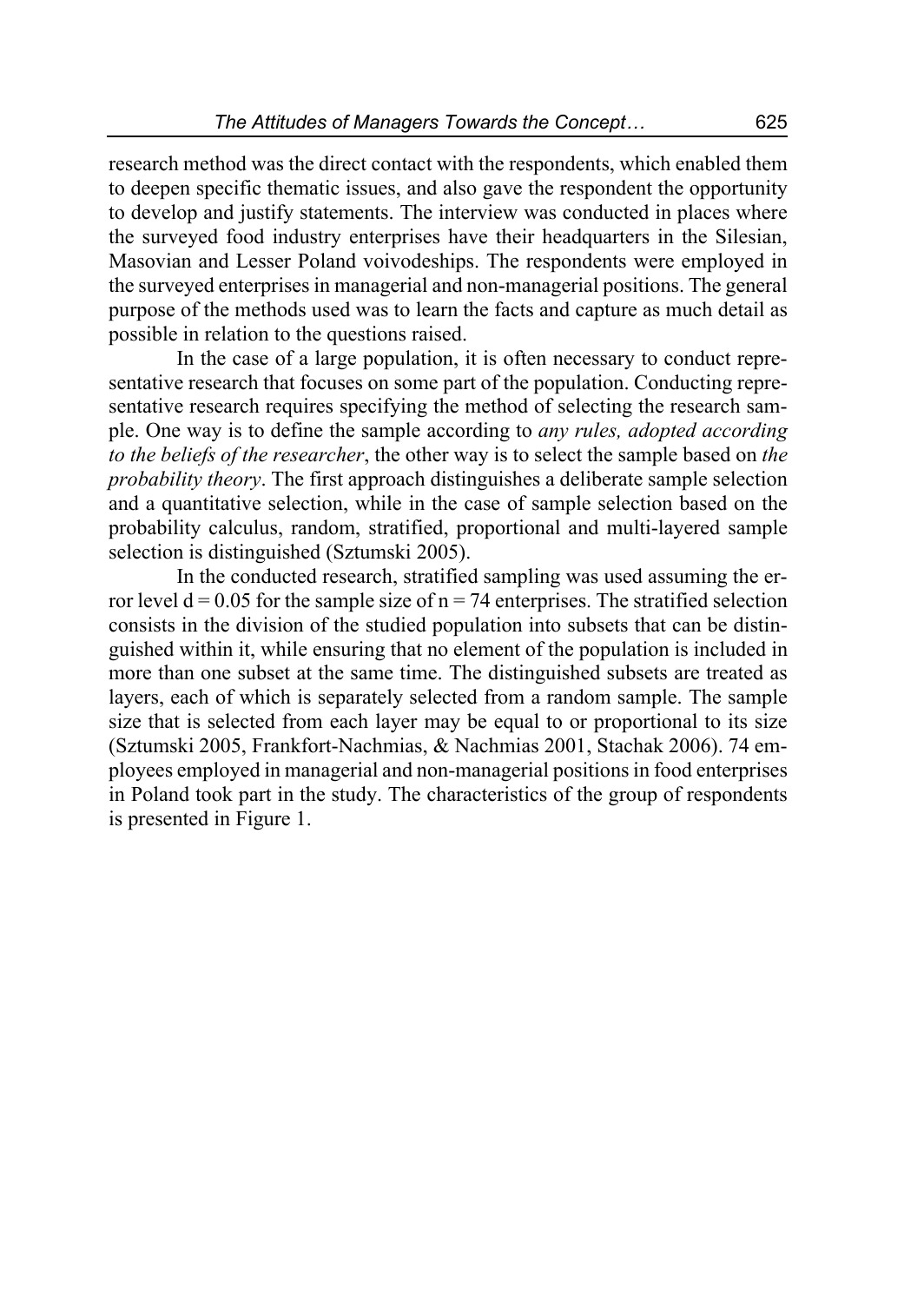

Fig. 1. Characteristic of the group of respondents; a) job seniority, b) position, c) number of employees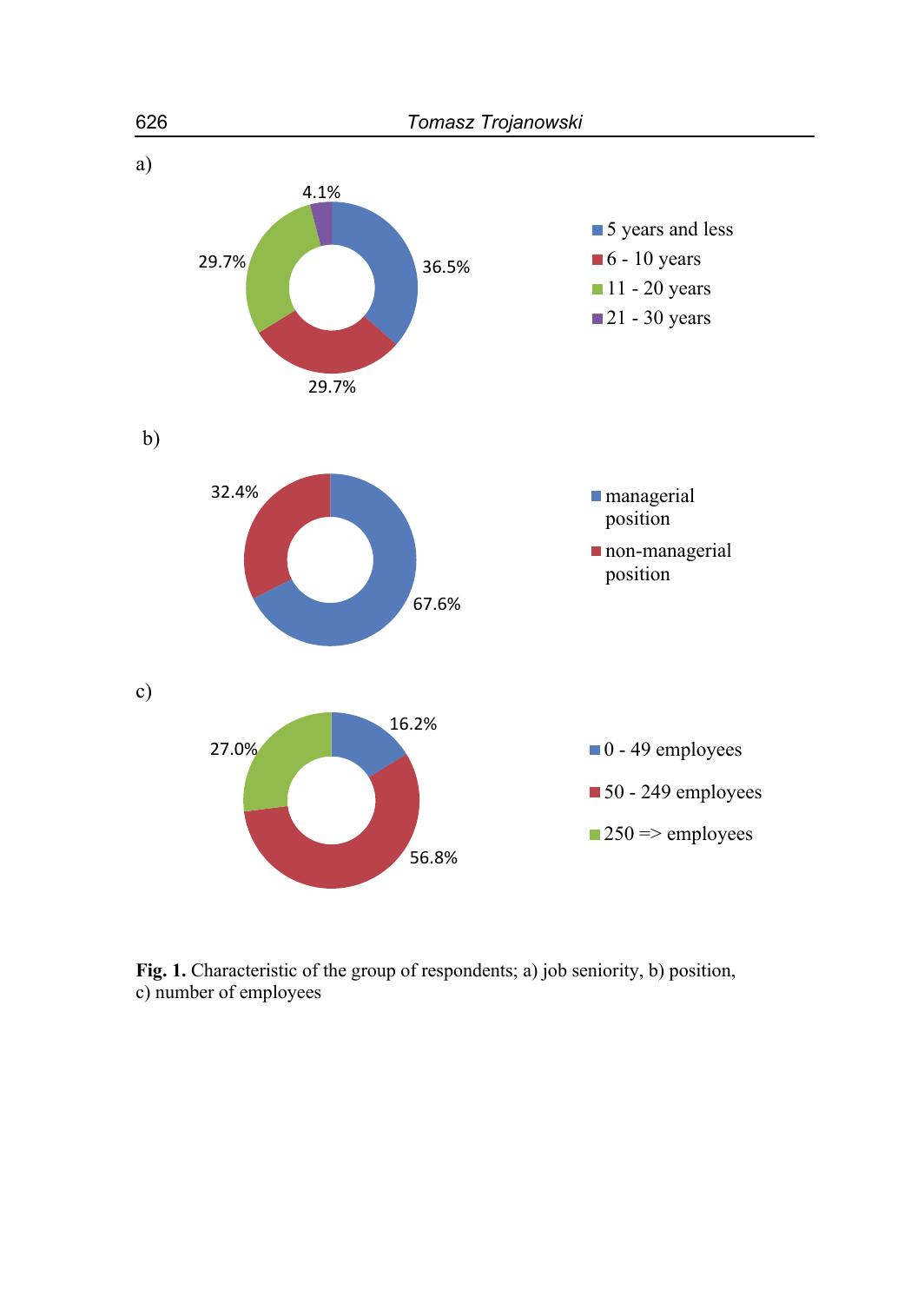# **4. Results and discussion**

The aim of the research is to analyse the attitudes of management staff employed in Polish food industry enterprises towards the concept of sustainable development. The introduction and management of production activities that respect the principles of sustainable development depends to a large extent on the attitude and behaviour of management staff and lower-level employees. The results of statistical tests regarding the examined staff are presented in Tables 1-3.

|                                                                                   | <b>Statistic</b><br>Chi-square | Number<br>of freedom<br>degrees df | $p$ – Asymptotic<br>significance |
|-----------------------------------------------------------------------------------|--------------------------------|------------------------------------|----------------------------------|
| Employee sensitivity<br>to natural environment<br>and social problems             | 1.571                          | 2                                  | 0.456                            |
| Employees professional<br>experience in the environmental<br>and pro-social areas | 2.109                          | 2                                  | 0.348                            |
| Knowledge of the concept<br>of sustainable development                            | 1.121                          | 2                                  | 0.571                            |
| The need to acquire more<br>information about<br>the sustainable development      | 2.075                          | $\mathcal{D}_{\mathcal{L}}$        | 0.354                            |

**Table 1.** Results of Kruskal-Wallis test (grouping variable: seniority)

**Table2.** Results of Mann-Whitney U test (grouping variable: position taken)

|                                                                                   | Mann-<br>Whitney U | Ζ        | Asymptotic signif-<br>icance (two sided) |
|-----------------------------------------------------------------------------------|--------------------|----------|------------------------------------------|
| Employee sensitivity to natural<br>environment and social<br>problems             | 337.000            | $-3.191$ | 0.001                                    |
| Employees professional<br>experience in the environmental<br>and pro-social areas | 418.500            | $-2.163$ | 0.031                                    |
| Knowledge of the concept<br>of sustainable development                            | 489.500            | $-1.319$ | 0.187                                    |
| The need to acquire more<br>information about<br>the sustainable development      | 305.500            | $-3.615$ | 0.000                                    |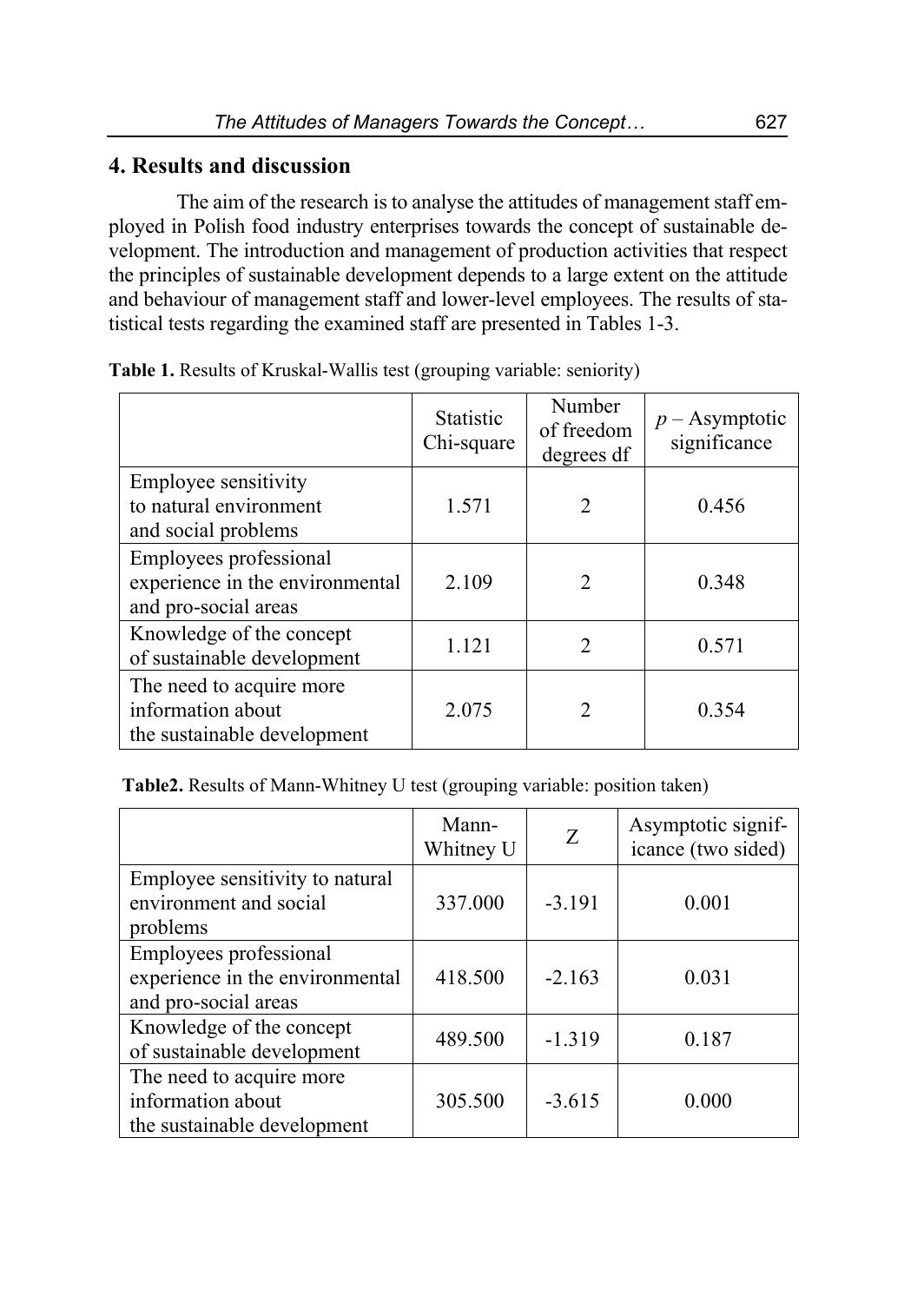**Table 3.** Results of the Kruskal-Wallis test for the assessment of the socio-ecological sensitivity of employees (grouping variable: size of the enterprise measured by the number of employees)

|                                                                                      | <b>Statistics</b><br>Chi-square | Number<br>of freedom<br>degrees df | Asymptotic<br>significance |
|--------------------------------------------------------------------------------------|---------------------------------|------------------------------------|----------------------------|
| Employee sensitivity to natural<br>environment and social problems                   | 11.842                          | 2                                  | 0.003                      |
| Employees professional<br>experience<br>in the environmental<br>and pro-social areas | 17.065                          | $\overline{2}$                     | 0.000                      |
| Knowledge of the concept<br>of sustainable development                               | 12.397                          | $\mathcal{D}$                      | 0.002                      |
| The need to acquire more<br>information about the sustainable<br>development         | 8.898                           | $\mathcal{D}$                      | 0.012                      |

The determination of the measurement scale was of significant importance in the research process. The research used a seven-point version of the Likert scale to increase the accuracy of the measurement. Referring to the obtained research results, it can be pointed out that the staff employed in food industry enterprises are sensitive to environmental and social problems and know the concept of sustainable development. In addition, it has been shown that the knowledge, experience and socio-ecological sensitivity of employees do not depend on seniority (Table 1), but depend on the position held (Table 2, 3). As a result of the analysis it can be concluded that:

- a) higher level employees are more sensitive to environmental and social problems than employees in lower positions,
- b) management staff have professional experience in the environmental and prosocial area,
- c) employees in managerial positions show willingness and need to obtain information on sustainable development than lower-level employees.

In addition, it has been shown that the socio-ecological sensitivity of employees, professional experience, staff knowledge of sustainable development and the willingness to obtain more information about the nature and importance of sustainable development depend on the size of the enterprise (Tables 4, 5).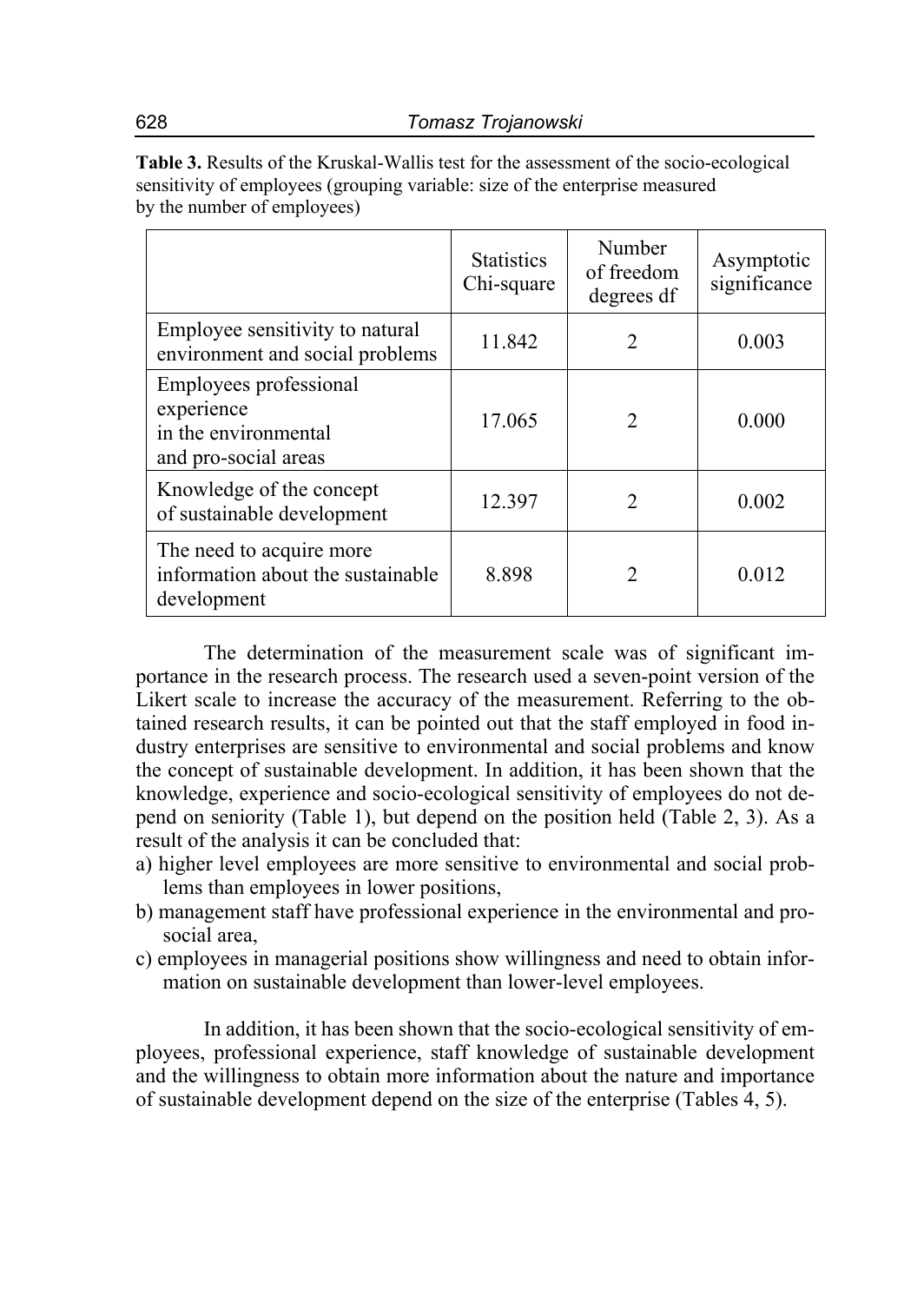**Table 4.** Results of Games-Howell comparing of means (post hoc analysis) (grouping variable: size of enterprise)

| Dependent variable                                                            | $(I)$ employ-<br>ment size | $(J)$ employ-<br>ment size | Means dif-<br>ference<br>$(I-J)$ | Signifi-<br>cance |
|-------------------------------------------------------------------------------|----------------------------|----------------------------|----------------------------------|-------------------|
| Employee sensitivity to<br>natural environment and<br>social problems         | $\mathbf{1}$               | $\overline{2}$             | $-0.976$                         | 0.064             |
|                                                                               |                            | 3                          | $-1.567$ *                       | 0.003             |
|                                                                               | $\overline{2}$             | 1                          | 0.976                            | 0.064             |
|                                                                               |                            | $\overline{3}$             | $-0.590$                         | 0.077             |
|                                                                               | 3                          | $\mathbf{1}$               | $1.567*$                         | 0.003             |
|                                                                               |                            | $\overline{2}$             | 0.590                            | 0.077             |
| Employees professional<br>experience in the envi-<br>ronmental and pro-social | $\mathbf{1}$               | $\overline{2}$             | $-0.917$ *                       | 0.004             |
|                                                                               |                            | 3                          | $-2.217$ *                       | 0.000             |
|                                                                               |                            | 1                          | $0.917$ *                        | 0.004             |
|                                                                               | $\overline{2}$             | $\overline{3}$             | $-1.300*$                        | 0.011             |
| areas                                                                         |                            | $\mathbf{1}$               | $2.217*$                         | 0.000             |
|                                                                               | 3                          | $\overline{2}$             | $1.300*$                         | 0.011             |
| Knowledge of the con-<br>cept of sustainable de-<br>velopment                 | $\mathbf{1}$               | $\overline{2}$             | $-1.631$ <sup>*</sup>            | 0.006             |
|                                                                               |                            | 3                          | $-2.183*$                        | 0.001             |
|                                                                               | $\overline{2}$             | $\mathbf{1}$               | $1.631*$                         | 0.006             |
|                                                                               |                            | 3                          | $-0.552$                         | 0.298             |
|                                                                               | 3                          | $\mathbf{1}$               | $2.183*$                         | 0.001             |
|                                                                               |                            | $\overline{2}$             | 0.552                            | 0.298             |
| The need to acquire<br>more information about<br>the sustainable develop-     | $\mathbf{1}$               | $\overline{2}$             | $-0.286$                         | 0.683             |
|                                                                               |                            | 3                          | $-0.917$ *                       | 0.030             |
|                                                                               | $\overline{2}$             | $\mathbf{1}$               | 0.286                            | 0.683             |
|                                                                               |                            | $\overline{3}$             | $-0.631$ *                       | 0.034             |
| ment                                                                          | 3                          | $\mathbf{1}$               | $0.917*$                         | 0.030             |
|                                                                               |                            | $\overline{2}$             | $0.631*$                         | 0.034             |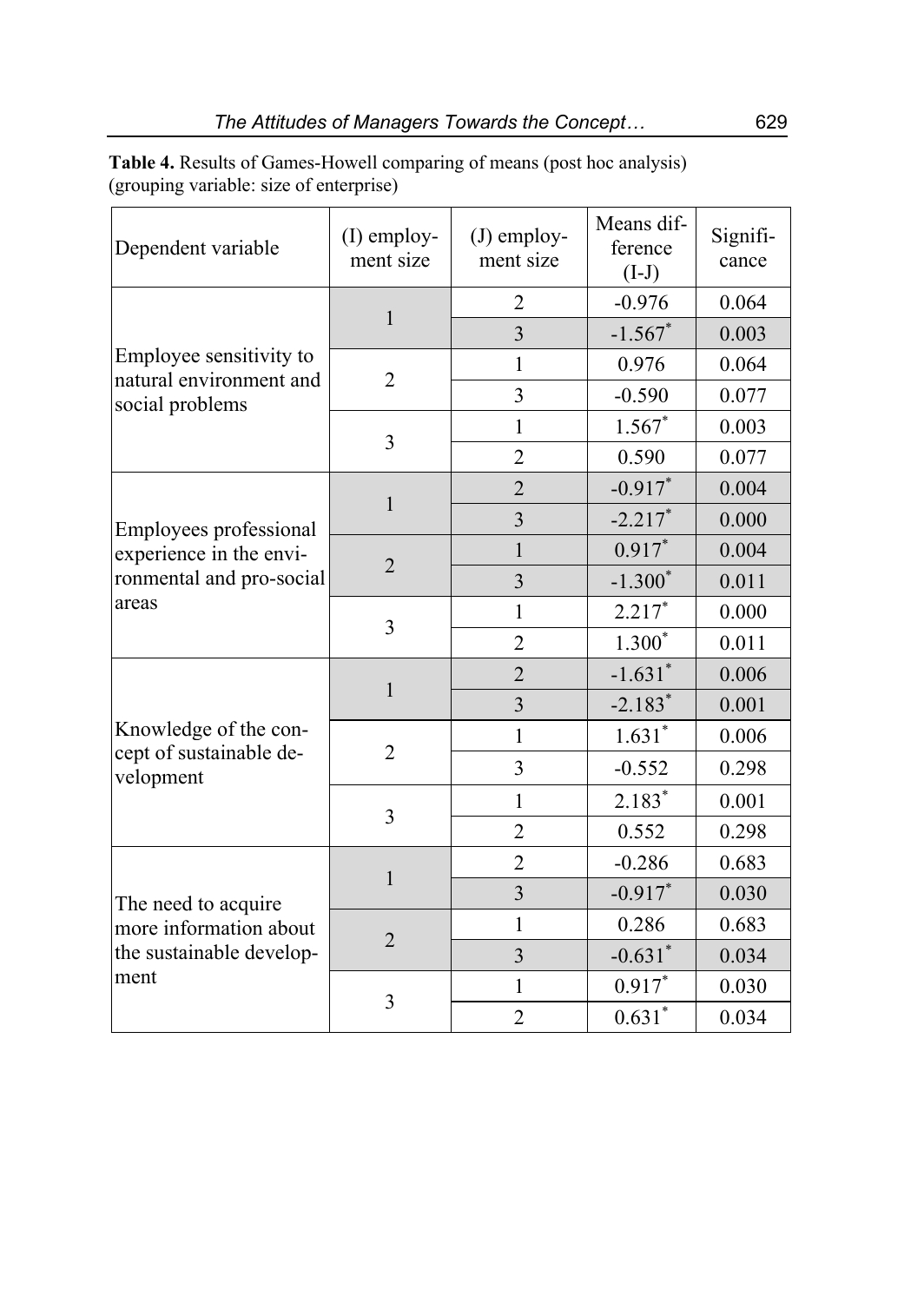| Dependent<br>variable                                                                       | enterprise | (I) size of $($ J) size of | Means<br>enterprise difference (I-J) | Standard<br>error | Signifi-<br>cance |
|---------------------------------------------------------------------------------------------|------------|----------------------------|--------------------------------------|-------------------|-------------------|
| The company's<br>staff show<br>indifference<br>to social and<br>environmental<br>problems   |            | 2                          | $1.131*$                             | 0.312             | 0.006             |
|                                                                                             |            | 3                          | $1.450*$                             | 0.302             | 0.001             |
|                                                                                             | 2          | 1                          | $-1.131$ <sup>*</sup>                | 0.312             | 0.006             |
|                                                                                             |            | 3                          | 0.319                                | 0.183             | 0.200             |
|                                                                                             | 3          | 1                          | $-1.450^*$                           | 0.302             | 0.001             |
|                                                                                             |            | $\overline{2}$             | $-0.319$                             | 0.183             | 0.200             |
| $Y$ – cumulative                                                                            |            | $\overline{2}$             | $-0.1153075$ *                       | 0.0298370         | 0.002             |
| average<br>enterprise rating<br>in applying<br>the concept<br>of sustainable<br>development |            | 3                          | $-0.2006693$ <sup>*</sup>            | 0.0308478         | 0.000             |
|                                                                                             | 2          | 1                          | $0.1153075$ *                        | 0.0298370         | 0.002             |
|                                                                                             |            | 3                          | $-0.0853618$ <sup>*</sup>            | 0.0243282         | 0.003             |
|                                                                                             | 3          | 1                          | $0.2006693$ <sup>*</sup>             | 0.0308478         | 0.000             |
|                                                                                             |            | $\overline{2}$             | $0.0853618$ *                        | 0.0243282         | 0.003             |

**Table 5**. Results of Games-Howell test – size of enterprise

\* The difference of means is significant at the level of 0.05

Considering the results of statistical tests included in Tables 4 and 5, the following conclusions can be made:

- a) employees of small enterprises (less than 50 employees) are less sensitive to environmental and social problems compared to employees employed in large enterprises (more than 249 employees),
- b) the larger the company, the greater professional experience of employees in the environmental and pro-social area,
- c) employees employed in small enterprises are less familiar with the concept of sustainable development than employees of medium and large enterprises,
- d) employees of small and medium-sized enterprises show a lower need to obtain information on sustainable development than employees of large organizations.

Additionally, it has been shown (Table 5) that the larger the enterprise, the higher is the rate of application of the concept of sustainable development in economic activity. This is probably due to the fact that larger food companies with significant financial resources can be more involved in sustainable business activities. Therefore, it can be concluded that employees of small enterprises (less than 50 employees) exhibit lower socio-ecological sensitivity, small professional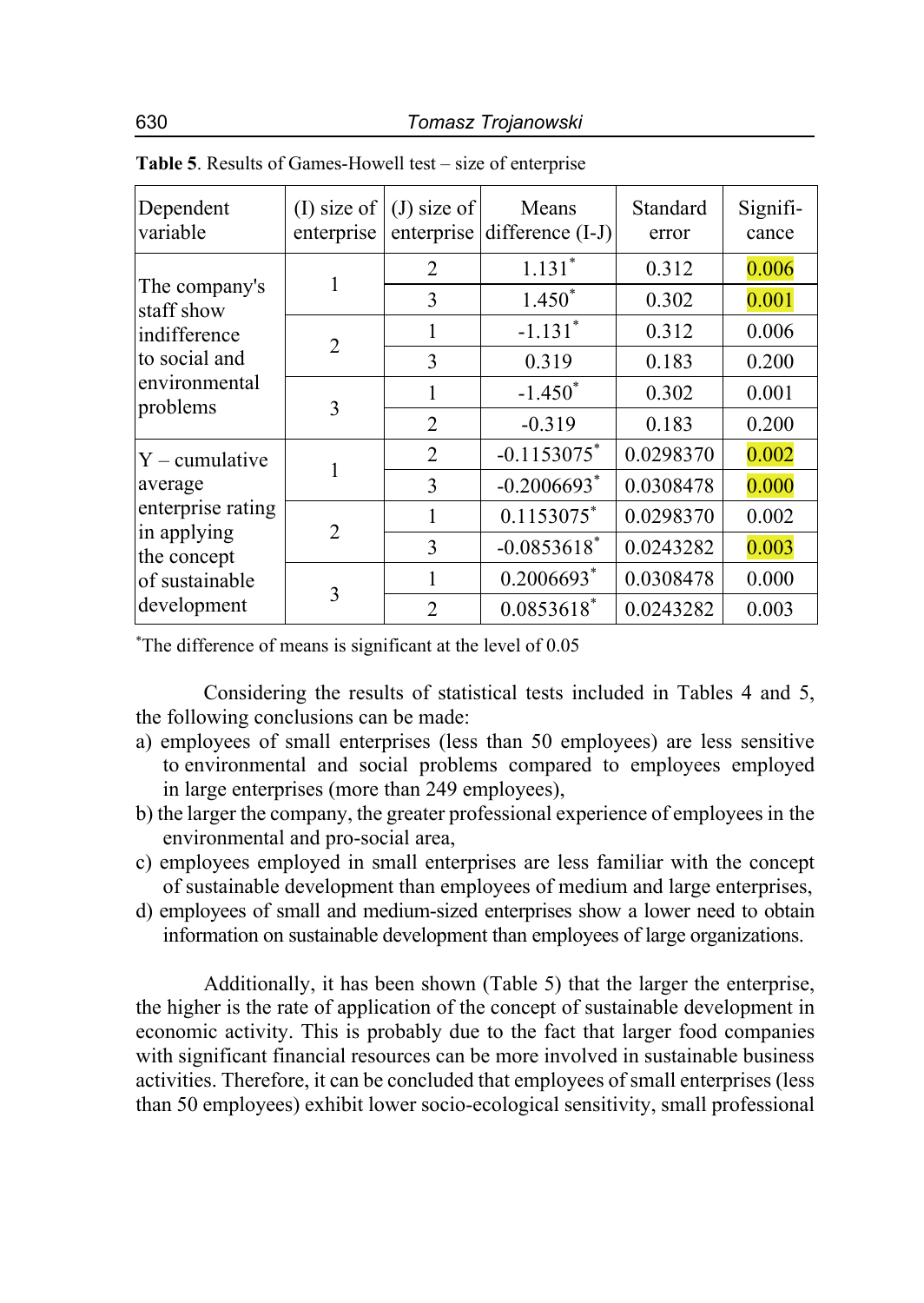experience in the social and pro-ecological area, and less knowledge about this concept than employees of medium and large enterprises.

## **5. Summary**

The article attempts to determine the attitudes of personnel employed in Polish food enterprises towards the concept of sustainable development. To this end, issues related to employee sensitivity to environmental and social problems, professional experience of staff acquired at work in the environmental and social area, level of knowledge of the concept of sustainable development among employees and expression of the will to obtain more information on sustainable development were considered.

Results of the conducted research indicate that the surveyed personnel employed in food industry enterprises is sensitive to environmental and social problems. An affirmative answer was indicated by as many as 85.1% of the surveyed employees of the organization. 12.2% of the respondents were insensitive to social and environmental issues. In turn, 2.7% did not take a clear position on this issue.

The research questionnaire also included a question about professional experience in the pro-environmental and pro-social area of the surveyed personnel. The obtained responses prove that the employees participating in the survey do not have any professional experience in this area. A total of 70.2% of employees do not have experience. On the other hand, 25.7% indicated professional experience gained in the previous years in the pro-social and pro-environmental area. The remaining respondents, i.e. 4.1%, showed an ambiguous attitude to these issues.

In implementing the concept of sustainable development, the knowledge of the management and non-management staff of sustainable development is essential. The obtained research results prove that a total of 63.5% of respondents declare knowledge of the concept of sustainable development, while 33.8% of respondents do not know this idea. The remaining respondents, constituting 2.7%, were not able to give a clear answer.

The analysis of the attitudes of the staff employed in the confectionery industry enterprises was complemented by the question of employees' efforts to obtain more information on sustainable development. The results of the research in this area may be optimistic, as many as 91.9% of respondents declare their will to obtain information on sustainable development. 5.4% of respondents do not demonstrate such a will, while 2.7% have no opinion.

The reason for the subject of the study is the rapid degradation of the natural environment caused by the economic activity of industrial enterprises, including from the food sector. Negative effects of business operations of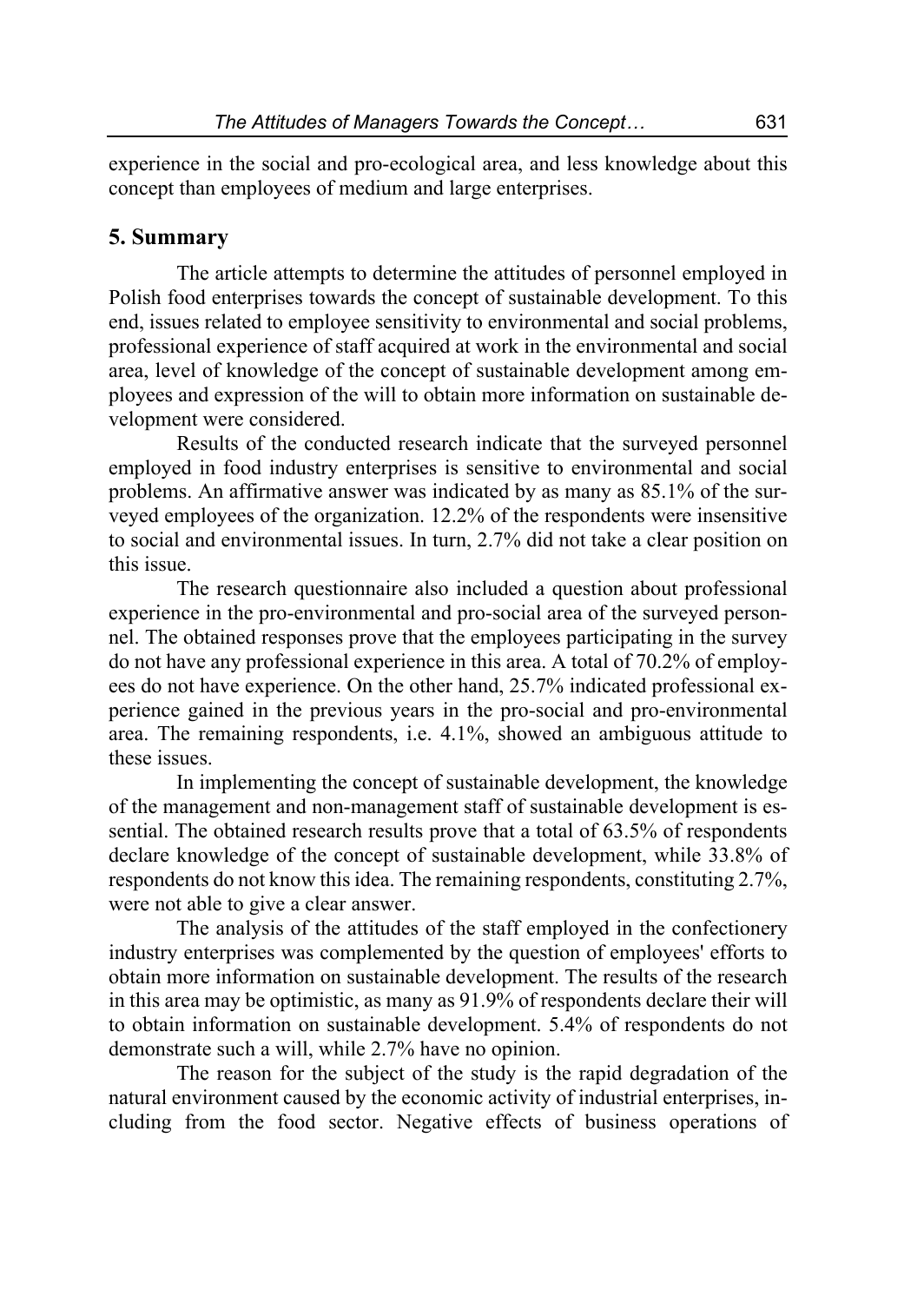enterprises contribute not only to the degradation of the ecological environment, but also to the emergence of social problems (Zaremba-Warnke 2013). Interference with the planet's ecosystem through uncontrolled and excessive sourcing of raw materials and ingredients for the production of foodstuffs, emission of harmful gases and dusts, exploitation of goods in the form of fuels, gases, energy and water needed to ensure production processes, and excessive consumption of food products accompanied by food waste, contribute to irreversible changes in the natural environment. A chance to stop negative trends is the change of consciousness (Adamek & Ziernicka-Wojtaszek 2018) among those responsible for production, organisational and sales processes in manufacturing enterprises, including food industry. The introduction of positive changes in the area of business activity depends mainly on high-level managers who set the course and development of the enterprises in which they are employed.

Theoretical considerations, conclusions and analysis of research results included in the study do not fully solve the subject matter. Therefore, an open issue remains the search for new and creative solutions aimed at reconciling the economic development of food industry enterprises as well as other economic entities with ecological and social values.

#### **References**

- Adamek, A., & Ziernicka-Wojtaszek, A. (2018). Environmental awareness of the inhabitants of the Silesian agglomeration, *Yearbook of Environmental Protection*, *20*, 1640-1655.
- Becot, F., Conner, D., Nelson, A., Buckwalter, E. & Erickson, D. (2014). Institutional Demand for Locally-Grown Food in Vermont: Marketing Implications for Producers and Distributors. *Journal Food Distribution Research*, *45*, 1-19, DOI: 10.22004/ag.econ.186927.
- Emery, B. (2012). *Sustainable Marketing*. Edinburgh: Pearson Education Limited.
- Firlej, K., & Szymański, M. (2012). *Przemysł spożywczy na tle wybranych sektorów gospodarki narodowej w dobie ogólnoświatowego kryzysu gospodarczego*. (in.) Procesy dostosowawcze polskiego przemysłu spożywczego do zmieniającego się otoczenia rynkowego, Mroczek R., (ed.), Instytut Ekonomiki Rolnictwa i Gospodarki Żywnościowej, Państwowy Instytut Badawczy, Warszawa, 9-23.
- Fjeldstad, Ø.D., & Snow, C.C. (2018). Business models and organization design. *Long Range Planning*, *51*, 32-39. DOI: org/10.1016/j.lrp.2017.07.008.
- Glavas, A., & Mish, J. (2015). Resources and Capabilities of Triple Bottom Line Firms: Going over Old or Breaking New Ground? *Journal of Business Ethics*, *127*, 623-642.
- Frankfort-Nachmias, Ch., & Nachmias, D. (2001). *Metody badawcze w naukach społecznych*. Warszawa: Zysk i S-ka.
- Govindan, K. (2018). Sustainable consumption and production in the food supply chain: A conceptual framework. *International Journal of Production Economics*, *195*, 419- 431. DOI: org/10.1016/j.ijpe.2017.03.003.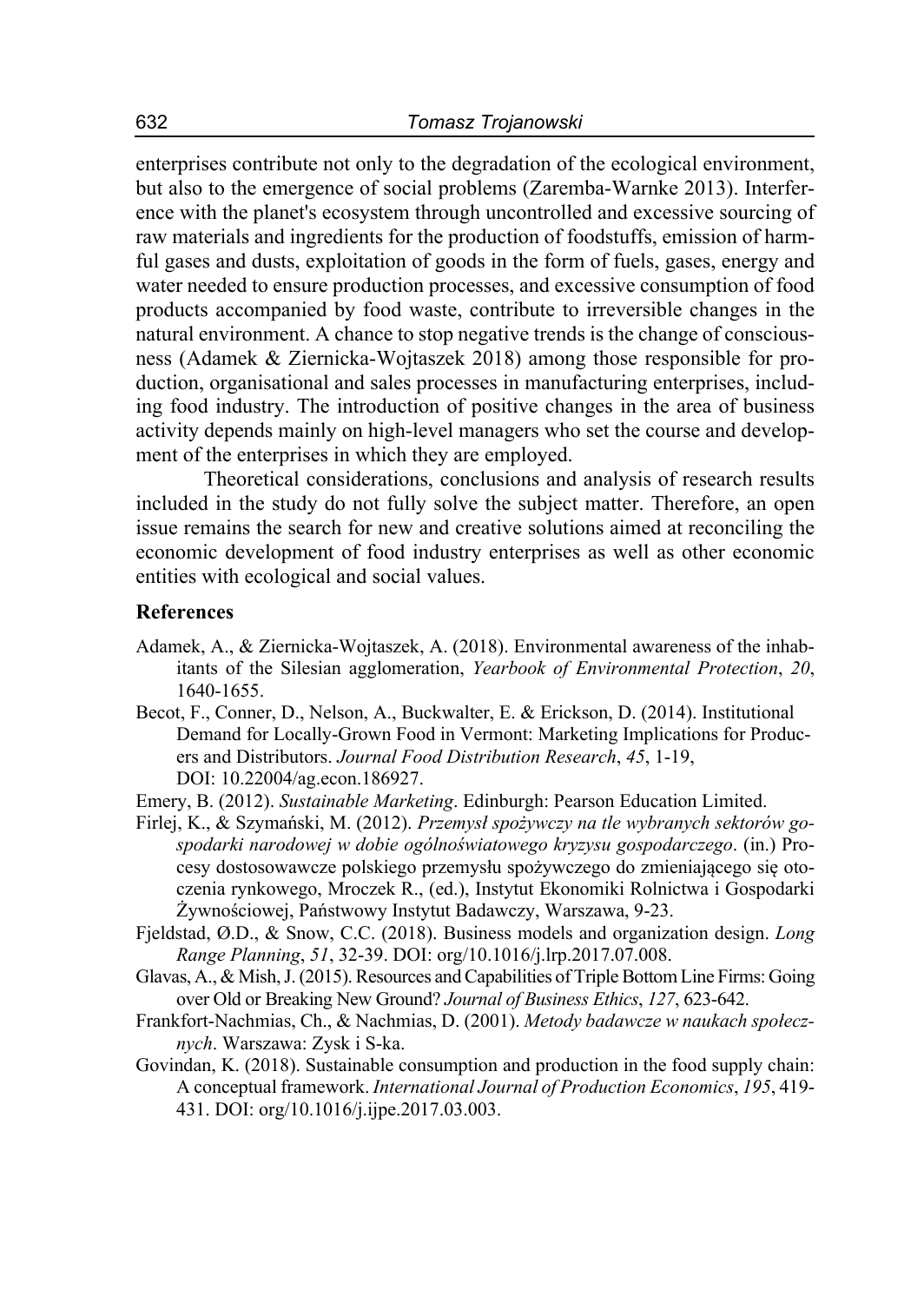- Hall, J., & Wagner, M. (2012). Integrating Sustainability into Firms Processes: Performance Effects and the Moderating, Role of Business Models and Innovation. *Business Strategy and the Environment*, *21*, 183-196. DOI: org/10.1002/bse.728.
- Kasperska, E. (2015). Civitas Renaissance project in Szczecinek in the context of sustainable development assumptions, *Yearbook of Environmental Protection, 17*, 747- 759.
- Klonowska-Matynia, M., & Radlińska, K. (2018). Spatial diversity of sustainable development of selected European countries. Hierarchies and classification of countries, *Yearbook of Environmental Protection*, *20*, 1372-1385.
- Kotler, P., Kartajaya, H., & Setiawan, I. (2010). *Marketing 3.0*, Warszawa: M.T. Business.
- Lang, T., & Heasman, M. (2016). *Food Wars: The Global Battle for Mouths, Minds and Markets*. London: Routledge.
- Martinez, M., G. (2013). *Open Innovation in the Food and Beverage Industry*. Elsevier.
- Muñoz-Pascual, L., Curado, C., Jesús I., & Galende, J. (2019). The Triple Bottom Line on Sustainable Product Innovation Performance in SMEs: A Mixed Methods Approach, *Sustainability, 11*, 1689 DOI: 10.3390/su11061689
- Obiedzińska, A. (2013). Ekspertyza: *Przemysł spożywczy pod kątem wpływu wprowadzenia w Polsce nowych regulacji dotyczących dostępu do zasobów genetycznych i podziału korzyści wynikających z użytkowania tych zasobów*, 6-9.
- Ottman, J.M. (2013). *The New Rules of Green Marketing*. London: Greenleaf Publishing.
- Pape, J., Rau, H., Fahy, F., & Davies, A. (2011). Developing policies and instruments for sustainable household consumption: Irish experiences and futures. *Journal of Consumer Policy*, *34*, 25-42. DOI: 10.1007/s10603-010- 9151-4.
- Pereira, M.T., & Chatzidakis, A. (2012). Blame it on marketing: Consumers' views on unsustainable consumption. *International Journal of Consumer Studies*, *36*, 656- 667. DOI: org/10.1111/j.1470-6431.2011.01043.x.
- Reisch, L., Eberle, U., & Lorek, S. (2013). Sustainable Food Consumption: An Overview of Contemporary Issues and Policies. *Sustainability: Science, Practice, and Policy*, *9*, 7-25. DOI: org/10.3390/su11113052.
- Schaltegger, S., Hansen, E.G., & Lüdeke-Freund, F. (2016). Business Models for Sustainability: Origins, Present Research, and Future Avenues. *Organization & Environment*, *29*, 3-10. DOI: org/10.1177/1086026615599806
- Stachak, S. (2006). *Podstawy metodologii nauk ekonomicznych*. Warszawa: Wydawnictwo ,,Książka i Wiedza".
- Sztumski, J. (2005). *Wstęp do metod i technik badań społecznych*. Katowice: Wydawnictwo "Śląsk".
- Trojanowski, T. (2020). Sustainable management of production activities in polish enterprises of the food industry. *Management Theory and Studies for Rural Business and Infrastructure Development*, *42*, 80-88. DOI: org/10.15544/mts.2020.08
- Zaremba-Warnke, S. (2013). Marketing as a tool for implementing strategic paths in economics of sustainable development, *Yearbook of Environmental Protection*, *15*, 2850-2862.